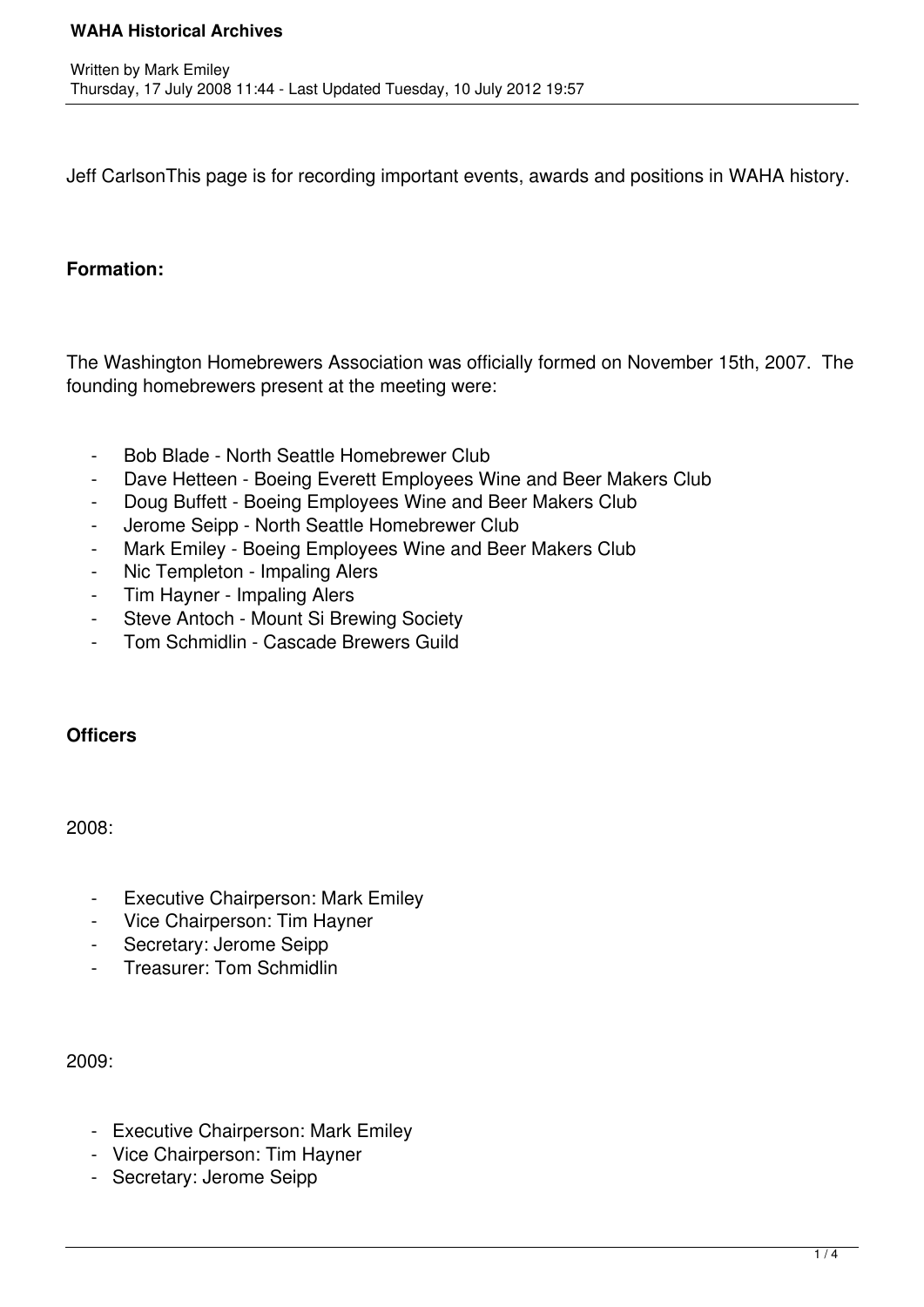### **WAHA Historical Archives**

- Treasurer: Tom Schmidlin

2010:

- Executive Chairperson: Mark Emiley
- Vice Chairperson: Tim Hayner
- Secretary: Jerome Seipp
- Treasurer: Tom Schmidlin

2011:

- Executive Chairperson: Mark Emiley
- Vice Chairperson: Tim Hayner
- Secretary: Jerome Seipp
- Treasurer: Tom Schmidlin

2012:

- Executive Chairperson: Mark Emiley
- Vice Chairperson: Tim Hayner
- Secretary: Jerome Seipp
- Treasurer: Tom Schmidlin

# **Award Winners**

# **Washington Homebrewer of the Year:**

2008 - James Golovich

- 2009 Mike and Steve Brown
- 2010 Tavish and Laura Sullivan
- 2011 Roger Kee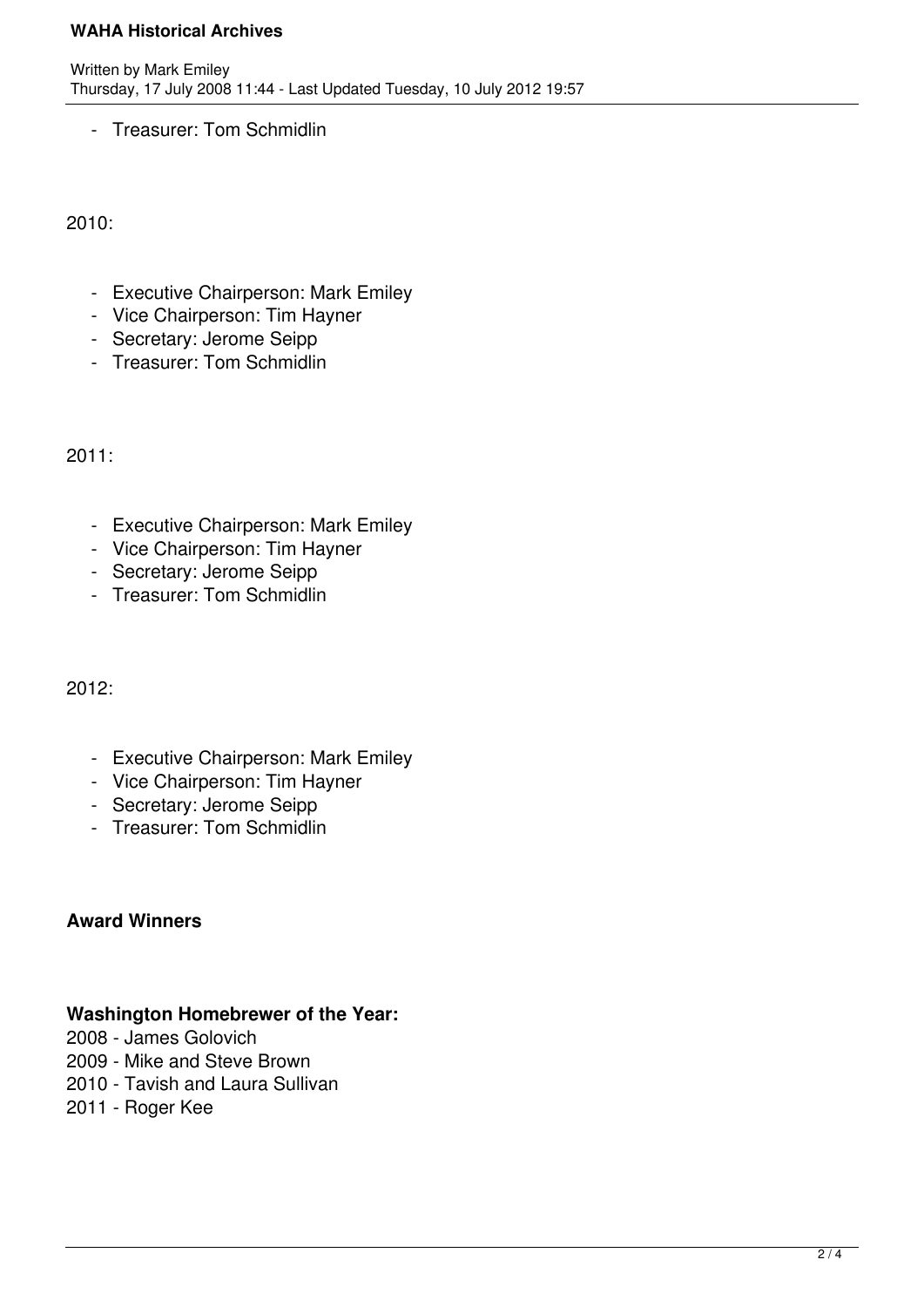#### **WAHA Historical Archives**

Written by Mark Emiley Thursday, 17 July 2008 11:44 - Last Updated Tuesday, 10 July 2012 19:57

### **Bert Grant:**

2008 - Mike and Steve Brown, Cream Ale 2009 - Mike and Steve Brown, Belgian Dark Strong 2010 - Tim Hayner, Weizen/Weissbier 2011 - Dan Hansen

#### **Golden Mash Paddle:**

2008 - Mark Emiley 2009 - Tim Hayner 2010 - Tom Schmidlin 2011 - Peter Twigg

### **Washington Homebrew Club of the Year:**

2009 - Impaling Alers 2010 - Impaling Alers 2011 - GEBL

**Washington Spirit of Homebrewing Club of the Year:**

2011 - Impaling Alers

## **Events:**

- March 2008 Pyramid Wild World of Wheats: Winner: Kevin O'Keefe
- May 2008 Educational Speaker Dick Cantwell from Elysian Brewing
- August 2008 Powerhouse Pro-Am Face Off Pale Ale Winner: James Golovich
- September 2008 Mead/Cider Clinic
- November 2008 Educational Speaker Ralph Olson from Hop Union

 - November 2008 - Powerhouse Pro-Am Face Off - Porter - Winning Homebrewers: Mike and Steve Brown

January 2009 - Decoction Clinic

 - January 2009 - Initiated Senate Bill 5060 to change Washington's homemade wine and beer transportation laws

 - January 2009 - Testified before Senate Labor, Commerce, and Consumer Protection Committee about benefits of homebrewing and winemaking in Washington's culture

- March 2009 Educational Speaker Brian Perkey from Wyeast
- March 2009 Ran first Bert Grant Awards